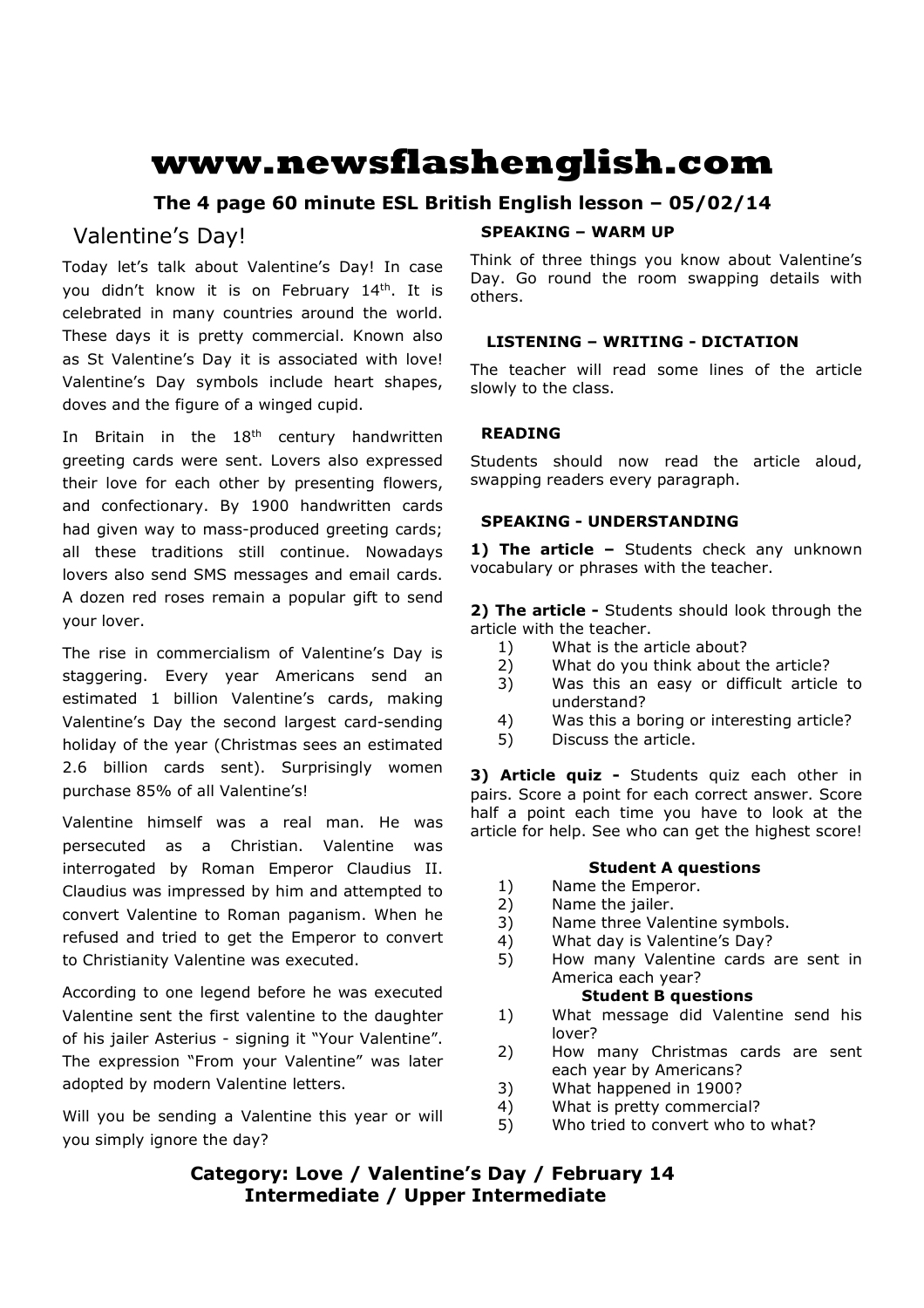### **WRITING / SPEAKING**

you can to do with **'Valentine's Day'.** *One-two minutes.* Compare with other teams. Using your words compile a short dialogue together.

#### **WRITING / SPEAKING**

*In pairs* – Choose three Valentine gifts you might send your lover. Write them below. Add three types of card that are possible to send. Talk about them.

| - |  |
|---|--|

 $3) \qquad \qquad (6)$ 

**Add** three advantages and three disadvantages of Valentine's Day. Discuss together.

| -<br>سه |  |
|---------|--|

*The teacher will choose some pairs to discuss their findings in front of the class.* 

## **WRITING / SPEAKING**

*In pairs,* think of three other similar such day's like Valentine's Day that are celebrated in your country. Write them down then talk about them. Which do you prefer best? *5 mins.*

*The teacher will choose some students to read out their work to the class.* 

#### **DISCUSSION**

#### **Student A questions**

- 1) Did the headline make you want to read the article?
- 2) How do you celebrate Valentine's Day?
- 3) Is Valentine's Day too commercial?
- 4) How long has Valentine's Day been celebrated in your country?
- 5) Do you send Valentine cards?
- 6) Do you send Valentine gifts?
- 7) When did you last send/receive a dozen red roses?
- 8) Did you know who Valentine was before this lesson?
- 9) Are you surprised to learn more women send Valentine's than men in the USA?
- 10) Have you learnt anything in today's English lesson?

### **SPEAKING – ROLEPLAY 1**

In pairs. On the board write as many words as In groups. One of you is the interviewer. There are up to four guests. You are in the Love FM radio studio. Today's interview is: *Valentine's Day. 10 mins.* 

- 1) A man wishing to propose to his girlfriend.
- 2) A girl who has just received a dozen red roses.
- 3) A florist.
- 4) A confectioner.

*The teacher will choose some groups to roleplay their interview in front of the class.* 

#### **SPEAKING - ROLEPLAY 2**

*In pairs.* Together or each of you plans a Valentine night to remember! Think of where you might go, what you might do, what you might give your lover etc… Discuss together. (Imagine!) *5 mins.* 

#### **SPEAKING – DISCUSSION**

*Allow 10 minutes* – As a class.

*Valentine's Day* 

*Is it too commercial?* 

*Talk about how it is spent in your country and another.*

*The teacher can moderate the session.*

#### **DISCUSSION**

#### **Student B questions**

- 1) What do you think about what you've read?
- 2) What is the best restaurant to go to for Valentine's Day in your town/city?
- 3) Which are the best florists to visit?
- 4) Which is the best confectioner's shop?
- 5) Do you like chocolates?
- 6) Will you be sending a Valentine this year or will you simply ignore the day?
- 7) Why is Valentine's Day still popular?
- 8) Is love still important these days?
- 9) Has this been a difficult lesson for you to understand?
- 10) Did you like this discussion?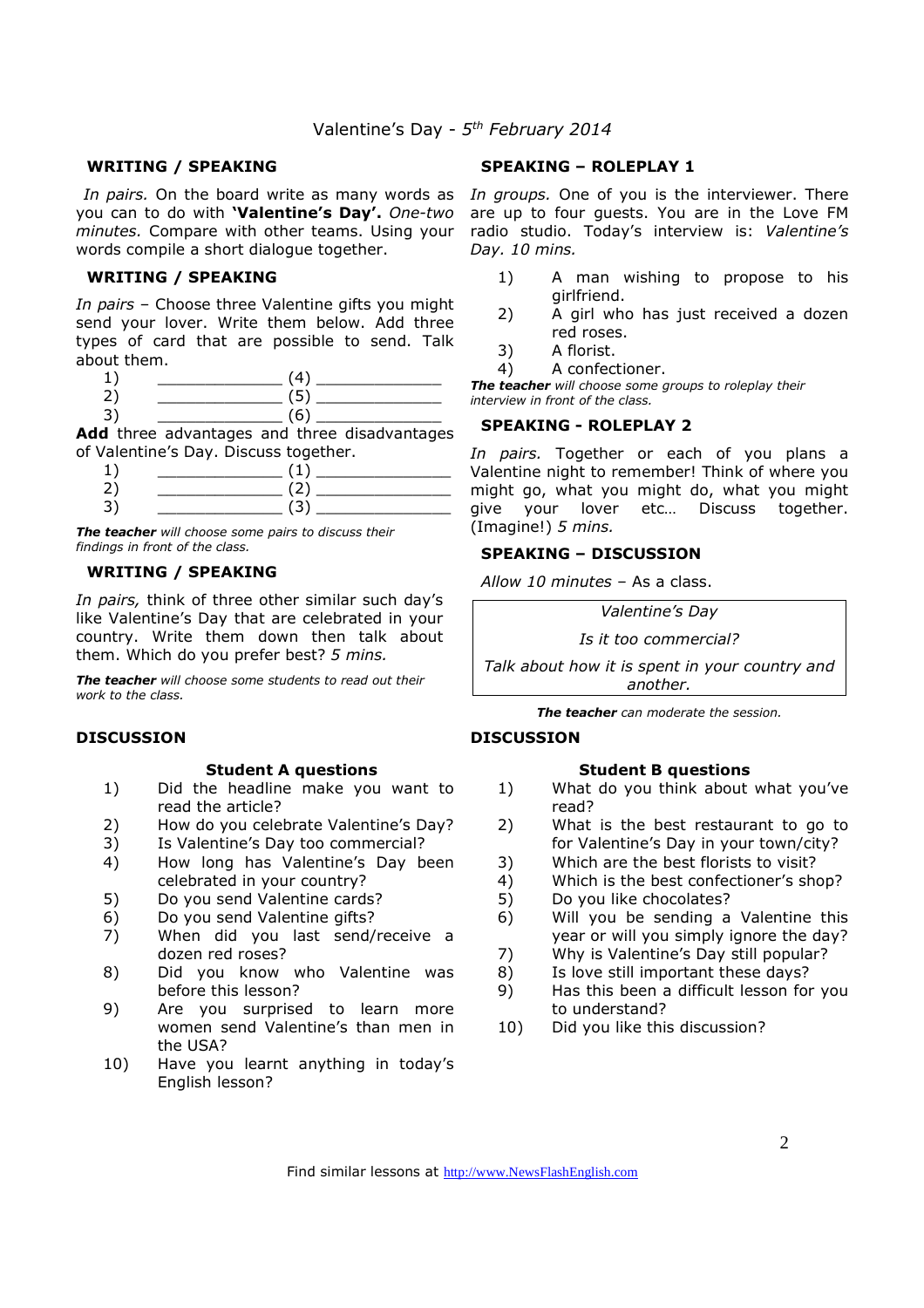# **GAP FILL: READING GAP FILL: GRAMMAR**

#### **Valentine's Day!**

Today let's talk about Valentine's Day! In case you didn't know it is on February 14<sup>th</sup>. It is celebrated in many countries around the world. These days it is (1)\_\_ commercial. Known also as St Valentine's Day it is associated with (2)\_\_! Valentine's Day symbols include heart shapes, doves and the figure of a winged cupid.

In Britain in the  $18<sup>th</sup>$  century (3) greeting cards were sent. Lovers also expressed their love for each other by presenting  $(4)$ , and  $(5)$ , By 1900 handwritten cards had given way to mass-produced greeting cards; all these  $(6)$  still continue.  $(7)$ lovers also send SMS messages and email cards. A dozen red roses remain a popular gift to send your lover.

The rise in (8) \_ of Valentine's Day is staggering. Every year Americans send an estimated 1 billion Valentine's cards, making Valentine's Day

#### *handwritten / love / nowadays / traditions / confectionary / commercialism / flowers / pretty*

the second largest card-sending holiday of the year (Christmas sees an estimated 2.6 (1)\_\_ cards sent). Surprisingly women purchase 85% of all Valentine's!

Valentine (2) was a real man. He was persecuted as a Christian. Valentine was interrogated by Roman Emperor Claudius II. Claudius was impressed by him and attempted to convert Valentine to Roman (3) . When he refused and tried to get the Emperor to (4)\_\_ to Christianity Valentine was executed.

According to one (5)\_\_ before he was executed Valentine sent the first valentine to the daughter of his (6) Asterius - signing it "Your Valentine". The expression "From your Valentine" was later adopted by modern Valentine letters.

Will you be sending a  $(7)$  this year or will you simply (8) the day?

*valentine / convert / ignore / jailer / legend / billion / himself / paganism*

#### **Valentine's Day!**

Today let's talk about Valentine's Day! In case you didn't know it is on February 14<sup>th</sup>. It is celebrated in many countries around the world.  $(1)$  days it is pretty commercial. Known also as St Valentine's Day it is associated (2) love! Valentine's Day symbols include heart shapes, doves and the figure of a winged cupid.

In Britain in the  $18<sup>th</sup>$  century handwritten greeting cards were sent. Lovers (3) expressed (4) love for (5)\_\_ other by presenting flowers, and confectionary. By 1900 handwritten cards had given way to mass-produced greeting cards; all these traditions (6)\_\_ continue. Nowadays lovers also send SMS messages and email cards. A dozen red roses remain a popular gift to send  $(7)$  lover.

The rise in commercialism of Valentine's Day is staggering. (8)\_\_ year Americans send an estimated 1 billion Valentine's cards, making Valentine's Day

# *still / every / your / their / also / with / these / each*

the second largest card-sending holiday (1) the year (Christmas sees (2) estimated 2.6 billion cards sent). Surprisingly women purchase 85% of all Valentine's!

Valentine himself was a real man. He was persecuted as a Christian. Valentine was interrogated (3) Roman Emperor Claudius II. Claudius was impressed by (4)\_\_ and attempted to convert Valentine to Roman paganism. When he refused and tried to get the Emperor to convert to Christianity Valentine was executed.

According to one legend before (5) was executed Valentine sent the first valentine to the daughter of (6) \_ jailer Asterius - signing (7) \_ "Your Valentine". The expression "From your Valentine" was later adopted by modern Valentine letters.

Will you be sending a Valentine this year (8) \_ will you simply ignore the day?

#### *he / or / of / an / by / it / him / his*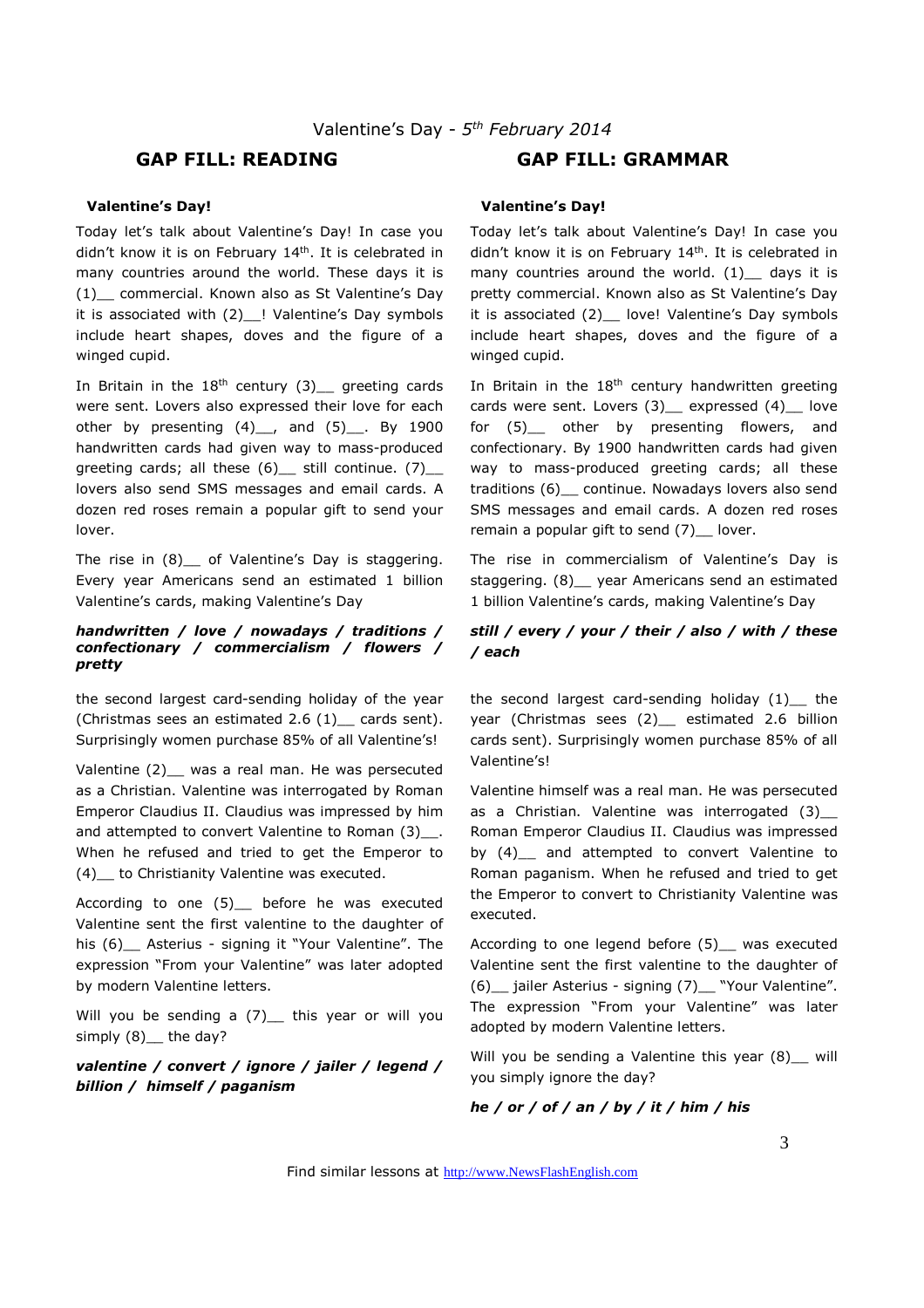# **GAP FILL: LISTENING WRITING/SPELLING**

#### **Valentine's Day!**

Today let's talk about \_\_\_\_\_\_\_\_\_\_\_\_\_\_! In case you didn't know it is on February 14<sup>th</sup>. It is celebrated in many countries around the world. These days it is \_\_\_\_\_\_\_\_\_\_\_\_\_\_\_\_\_. Known also as St Valentine's Day it is associated with love! Valentine's Day symbols include heart shapes, doves and the figure of a winged cupid.

In Britain in the  $18<sup>th</sup>$  century handwritten greeting cards were sent. The state of their love for each other by presenting flowers, and confectionary. By 1900 handwritten cards had given way to mass-produced greeting cards; all these traditions still continue. send SMS messages and email cards. A dozen red roses remain a popular gift to send your lover.

The rise in commercialism of Valentine's Day is staggering. The staggering staggering and send and send and send and send and send and send and send and send an estimated 1 billion Valentine's cards, making Valentine's Day

the second largest card-sending holiday of the year (Christmas sees an estimated 2.6 billion cards sent). \_\_\_\_\_\_\_\_\_\_\_\_\_\_\_\_ purchase 85% of all Valentine's!

Valentine himself was a real man. He was persecuted as a Christian. The contract of the by Roman Emperor Claudius II. Claudius was impressed by him and attempted to convert Valentine to Roman paganism. \_\_\_\_\_\_\_\_\_\_\_\_\_\_\_\_\_\_ tried to get the Emperor to convert to Christianity Valentine was executed.

According to one legend before he was executed Valentine sent the first valentine to the daughter of his jailer Asterius - signing it "Your Valentine". The expression "\_\_\_\_\_\_\_\_\_\_\_\_\_\_\_\_\_\_\_" was later adopted by modern Valentine letters.

Will you be sending a Valentine this year or will you \_\_\_\_\_\_\_\_\_\_\_\_\_\_\_\_\_\_\_\_\_?

# **www.newsflashenglish.com**

**Copyright D. J. Robinson 2014 (V1)** 

#### **WRITING / SPEAKING**

**1) On the board -** *In pairs, as a class - write* down 20 things you know about *Valentine's Day*. Talk about them! *5 mins.* 

**2) Sentence starters -** Finish these sentence starters. Correct your mistakes. Compare what other people have written.

- 1) I love \_\_\_\_\_\_\_\_\_\_\_\_\_\_\_\_\_\_\_\_\_\_\_\_\_\_\_\_
- 2) Valentine's Day
- 3) Red roses \_\_\_\_\_\_\_\_\_\_\_\_\_\_\_\_\_\_\_\_\_\_\_\_

**3) Homework -** Write and send a 200 word email to your teacher about: *Valentine's Day.* Your email can be read out in class.

#### **GAP FILL READING**

1) pretty<br>2) love 2) love 3) handwritten 4) flowers 5) confectionary 6) traditions<br>7) nowadays 7) nowadays 8) commercialism

**SPELLING** 

#### **ANSWERS**

- 1) billion<br>2) himsel 2) himself 3) paganism 4) convert 5) legend 6) jailer 7) valentine
- 8) ignore

#### **SPELLING**

Use the following ratings:

- **Pass = 12 Good = 15 Very good = 18 Excellent = 20**
- 11) billion<br>12) Christi
- 1) handwritten<br>2) cupid 2) cupid

The teacher will ask the class individually to spell the following words that are in the article. Afterwards check your answers.

- 3) commercial
- 4) symbols
- 5) confectionary
- 
- 6) traditions<br>7) nowadays 7) nowadays
- 8) dozen
- 9) popular 19) modern
- 10) commercialism 20) ignore

4

Christian 13) Paganism 14) Emperor 15) legend 16) daughter<br>17) iailer jailer 18) expression

Find similar lessons at http://www.NewsFlashEnglish.com